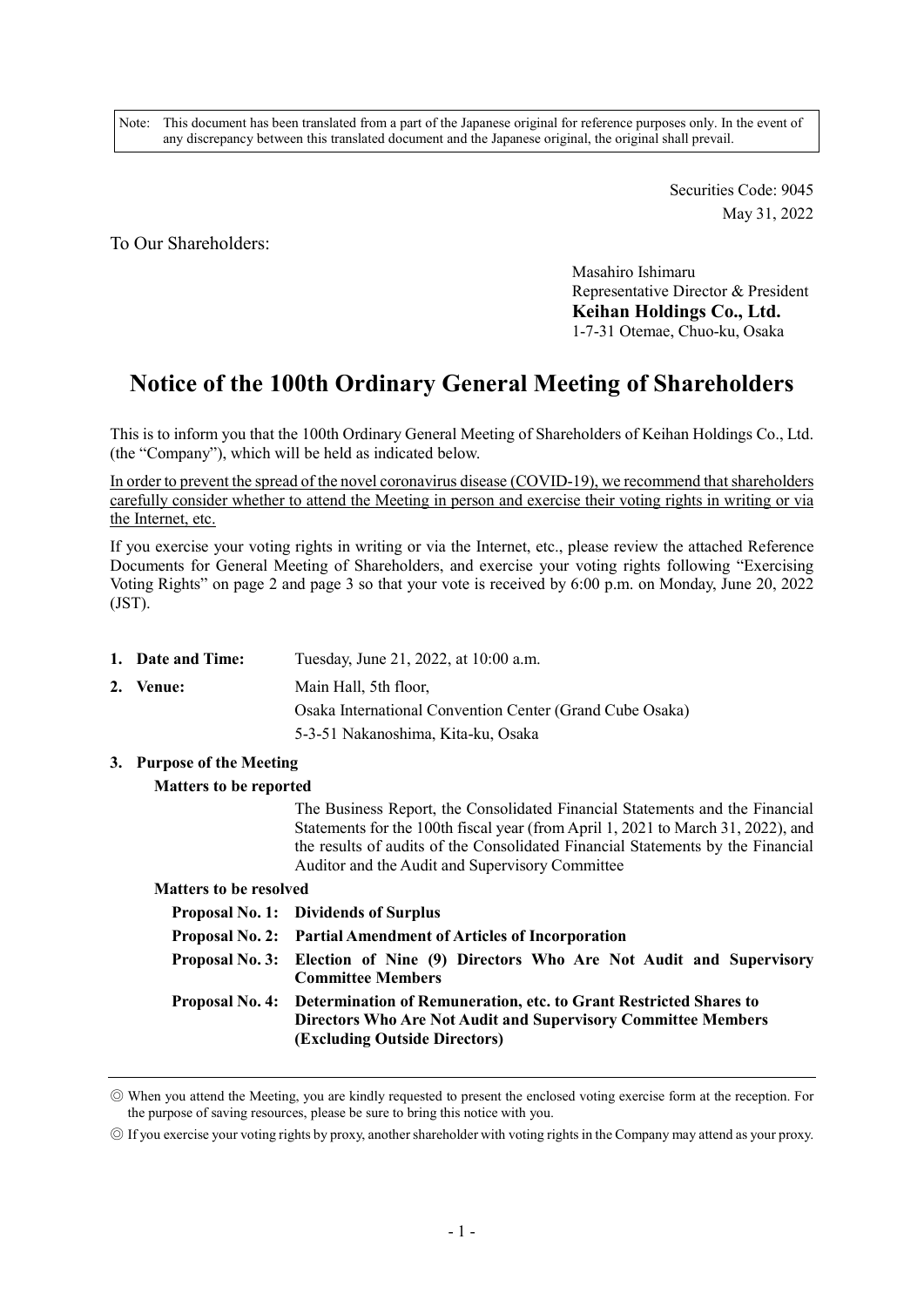## Exercising Voting Rights

## Exercising voting rights in writing

Please return the enclosed Voting Exercise Form indicating your vote for or against each proposal so that your vote is received by 6:00 p.m. on Monday, June 20, 2022 (JST).

## Exercising voting rights via the Internet, etc.

[Instructions for exercising voting rights via the Internet]

Please follow the instructions below and exercise your voting rights by 6:00 p.m. on Monday, June 20, 2022 (JST).

1. Voting website

You can only exercise your voting rights via the Internet by accessing the following dedicated voting website designated by the Company.

Dedicated voting website address: https://www.web54.net

- 2. Handling of votes
	- (1) When exercising your voting rights via a PC, input the "voting right exercise code" and "password" written in the enclosed voting exercise form, and indicate your approval or disapproval of each proposal by following the on-screen instructions.
	- (2) When exercising your voting rights via a smartphone etc., scan the "Voting Rights Exercise Website Login QR Code for Smartphones" stated on the enclosed voting exercise form, and indicate your approval or disapproval of each proposal by following the on-screen instructions. If you wish to change your vote after exercising your voting rights, you will need to scan the QR code again and input the "voting right exercise code" and "password" written in the voting exercise form.
		- (Note) Any fees for Internet providers and telecommunication companies (connection fees etc.) incurred by shareholders in using the dedicated voting website are to be borne by the shareholder.
- 3. About the voting right exercise code and password

We will provide a new "voting right exercise code" and "password" each time a General Meeting of Shareholders is convened.

4. Inquiries regarding the operation of a PC, a smartphone etc. for exercising voting rights

If you have any questions regarding the operation of a PC, a smartphone etc. for exercising voting rights on the website, please contact:

Stock Transfer Agency Web Support, Sumitomo Mitsui Trust Bank, Limited

Tel: 0120-652-031 (toll free and available from 9:00 a.m. to 9:00 p.m., only in Japan)

For other inquiries, please contact:

Stock Transfer Agency Web Support, Sumitomo Mitsui Trust Bank, Limited

Tel: 0120-782-031 (toll free and available from 9:00 a.m. to 5:00 p.m. on weekdays, only in Japan)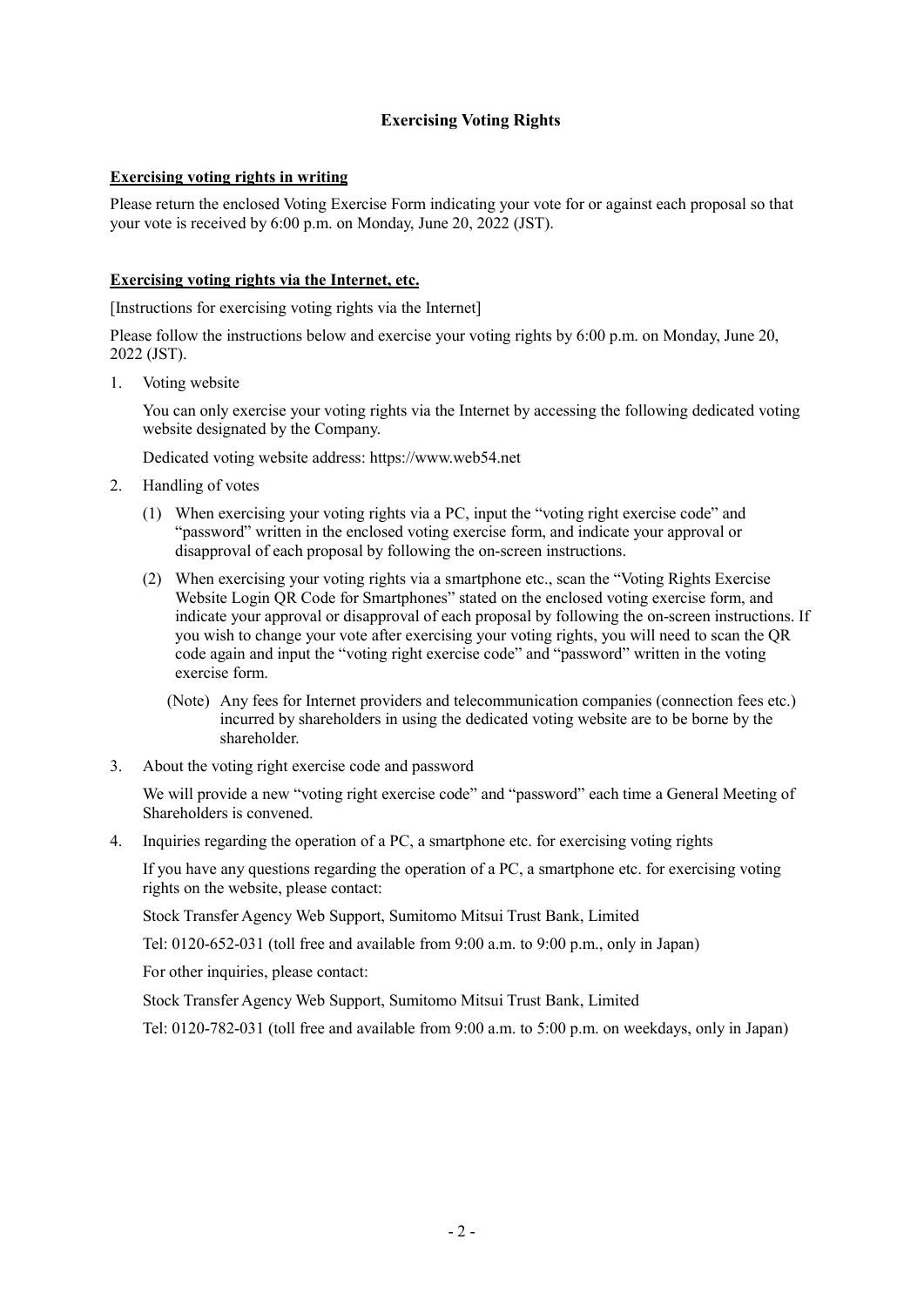[Utilizing the electronic voting platform (intended for institutional investors)]

For institutional investors who have applied for the use of the platform in advance, the electronic voting platform operated by ICJ, Inc., is available for exercising your voting rights for this Meeting.

## Treatment of multiple exercises of voting rights

If you exercise your voting rights in duplicate, both in writing and via the Internet, etc., only your vote exercised via the Internet, etc. will be treated as valid. In addition, if you exercise your voting rights via the Internet, etc. multiple times, only the last vote exercised will be treated as valid.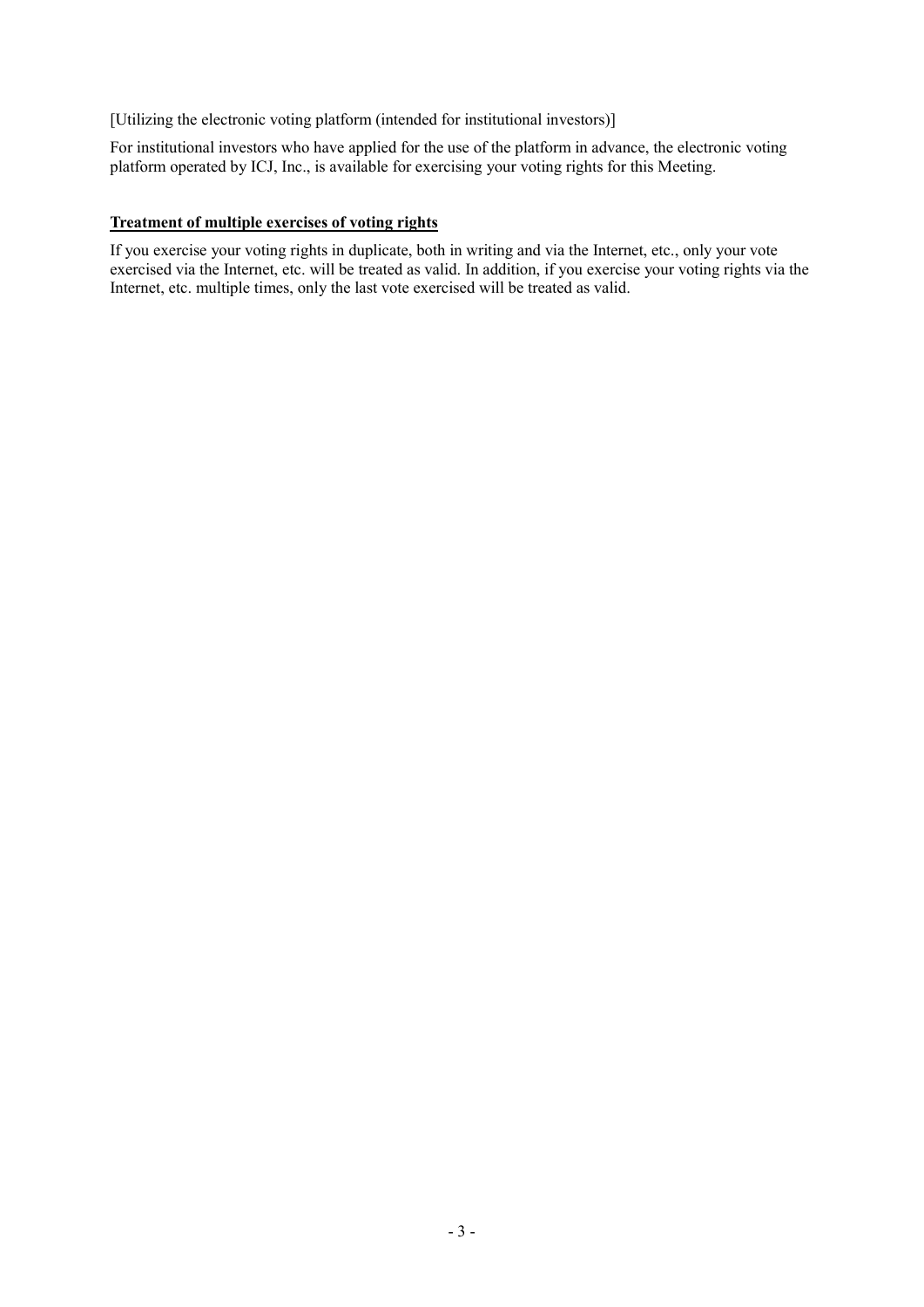## Reference Documents for General Meeting of Shareholders

## Proposals and Reference Information

## Proposal No. 1: Dividends of Surplus

The Company's basic policy regarding profit-sharing is to continue a stable distribution of profit while considering equity levels and performance to sustainably realize results-based shareholder returns, even amidst drastically changing economic environments. The policy also includes ensuring a stable management foundation of the Group centering on the highly public railway business by working to improve value along our rail lines, as well as striving for active investment and to strengthen financial structure so that the Group is able to grow.

Based on the policy above, considering the impact of the novel coronavirus disease (COVID-19) on the business activities of the Group, and the financial condition, etc., we would like to propose to pay a year-end dividend for the current business term as follows.

- (1) Type of dividend property: Cash
- (2) Matters concerning the allotment of dividend property to shareholders and the total amount of the allotment:

¥25 per share of common shares of the Company

Total cash dividends of ¥2,679,639,975

(3) Date on which the dividend of surplus will become effective: June 22, 2022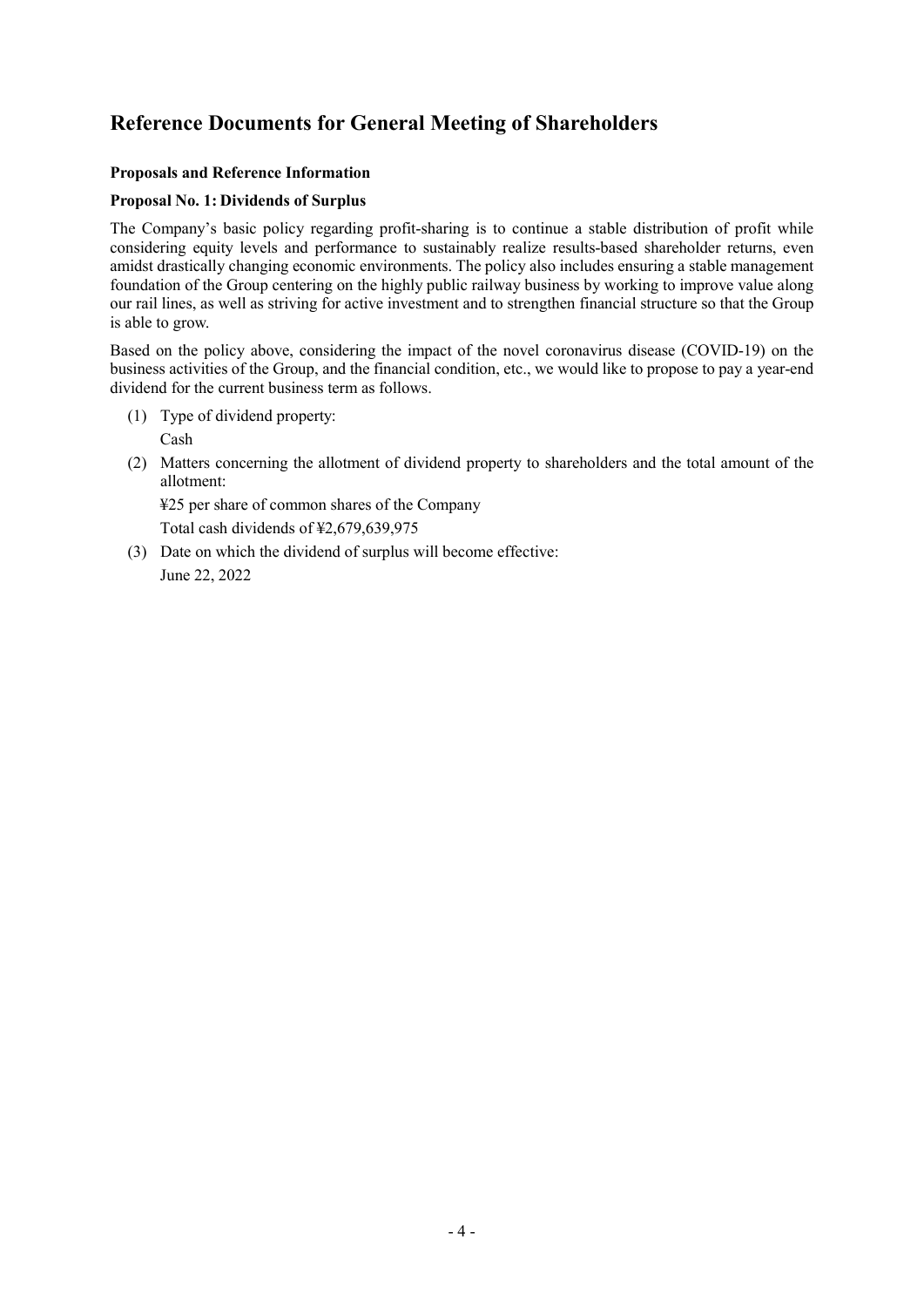#### Proposal No. 2: Partial Amendment to the Articles of Incorporation

- (1) Reasons for the Amendment
	- 1. To ensure that the General Meeting of Shareholders can be held smoothly even in the event of an outbreak of infectious disease or a natural disaster, also, to keep pace with the advance of digitalization in society overall, and enable further activation of the General Meeting of Shareholders and increased efficiency of its administrative operations, the Company proposes to make the following changes in order to widen the options for venue and method of holding the General Meeting of Shareholders.
		- (i) To enable flexible selection of the venue for the General Meeting of Shareholders, the provision in Article 13, paragraph 2 of the current Articles of Incorporation restricting the site of convocation of the General Meeting of Shareholders to Osaka city will be deleted.
		- (ii) Following the enforcement of the Act for Partially Amending the Act Industrial Competitiveness Enhancement Act and Other Related Acts (Act No. 70 of 2021), it has become possible to hold general meetings of shareholders without a designated location (so-called "virtual-only General Meetings of Shareholders" which enable all shareholders to attend via the internet, etc. without designating a physical venue) by meeting certain requirements. In light of this, to enable the Company to hold virtual-only General Meetings of Shareholders as one option for the method of holding the General Meeting of Shareholders, Article 13, paragraph 2 will be newly established. Moreover, in newly establishing this provision, the Company obtained confirmation of the Minister of Economy, Trade and Industry and the Minister of Justice that it meets the requirements stipulated by the Ordinances of the Ministry of Economy, Trade and Industry and the Ministry of Justice on February 24, 2022.
	- 2. Since the revised provisions provided for in the proviso to Article 1 of the Supplementary Provisions of the Act Partially Amending the Companies Act (Act No. 70 of 2019) are to be enforced on September 1, 2022, the Company proposes to make the following changes in preparation for the introduction of the system for providing informational materials for the General Meeting of Shareholders in electronic format.
		- (i) As the Company is obligated to stipulate in its Articles of Incorporation that it will take measures for providing information that constitutes the content of the Reference Documents for General Meeting of Shareholders, etc. in electronic format, Article 16, paragraph 1 will be newly established.
		- (ii) Among items for which the measures for providing information that constitutes the content of the Reference Documents for General Meeting of Shareholders, etc. in electronic format will be taken, to enable the Company to limit the scope of the items designated by the Ordinance of the Ministry of Justice to be stated in the paper-based documents to be delivered to shareholders who request the delivery of paper-based documents, Article 16, paragraph 2 will be newly established.
		- (iii) With the introduction of the system for providing informational materials for the General Meeting of Shareholders in electronic format, Article 16 of the current Articles of Incorporation (Internet disclosure and deemed provision of the Reference Documents for General Meeting of Shareholders, etc.) will no longer be required and will therefore be removed.
		- (iv) Accompanying the aforementioned changes, supplementary provisions regarding the effective date, etc. will be established.
- (2) Details of the Amendment The current Articles of Incorporation will be partially amended as follows.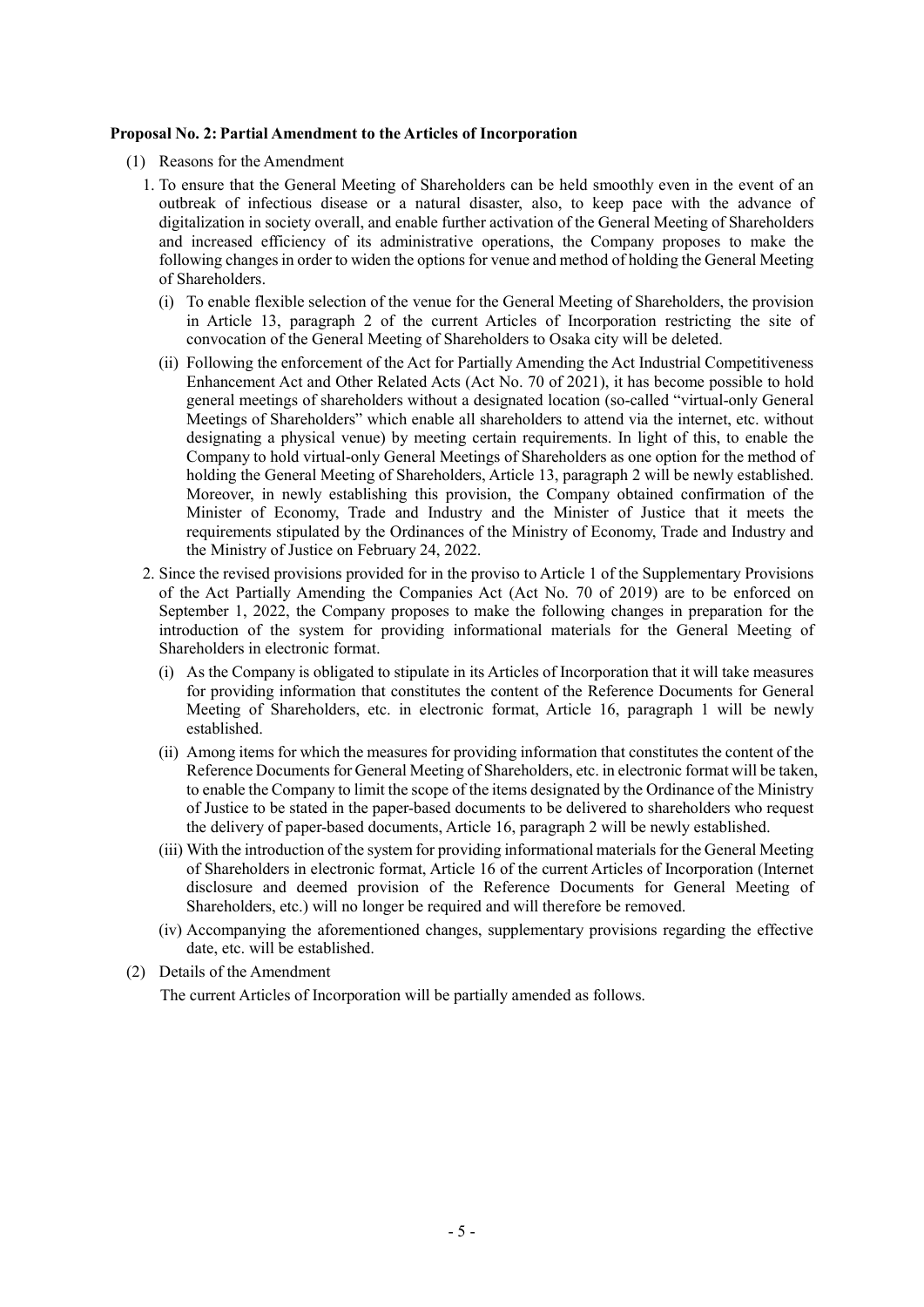(Amended parts are underlined)

| <b>Current Articles of Incorporation</b>                                                                                                                                                                                                                                                                                                                                                                                                                                                                       | Proposed Amendments                                                                                                                                                                                                                                                                                                                                                                                                                                                                                                                                                                                                                     |
|----------------------------------------------------------------------------------------------------------------------------------------------------------------------------------------------------------------------------------------------------------------------------------------------------------------------------------------------------------------------------------------------------------------------------------------------------------------------------------------------------------------|-----------------------------------------------------------------------------------------------------------------------------------------------------------------------------------------------------------------------------------------------------------------------------------------------------------------------------------------------------------------------------------------------------------------------------------------------------------------------------------------------------------------------------------------------------------------------------------------------------------------------------------------|
| Chapter 3<br>General Meeting of Shareholders                                                                                                                                                                                                                                                                                                                                                                                                                                                                   | Chapter 3<br>General Meeting of Shareholders                                                                                                                                                                                                                                                                                                                                                                                                                                                                                                                                                                                            |
| Article 13<br>Convocation                                                                                                                                                                                                                                                                                                                                                                                                                                                                                      | Article 13<br>Convocation                                                                                                                                                                                                                                                                                                                                                                                                                                                                                                                                                                                                               |
| 1. The Company's General Meeting of<br>Shareholders shall be convened in June of each<br>year, and an Extraordinary General Meeting of<br>Shareholders shall be convened from time to<br>time whenever necessary.                                                                                                                                                                                                                                                                                              | 1. (Same as current)                                                                                                                                                                                                                                                                                                                                                                                                                                                                                                                                                                                                                    |
| 2. The site of convocation of the General Meeting<br>of Shareholders shall be Osaka city.                                                                                                                                                                                                                                                                                                                                                                                                                      | 2. The Company may hold a General Meeting of<br>Shareholders without a designated location for<br>the meeting.                                                                                                                                                                                                                                                                                                                                                                                                                                                                                                                          |
| Article 16 Internet disclosure and deemed<br>provision of the Reference Documents<br>for General Meeting of Shareholders,<br>etc.                                                                                                                                                                                                                                                                                                                                                                              |                                                                                                                                                                                                                                                                                                                                                                                                                                                                                                                                                                                                                                         |
| In convening the General Meeting of<br>Shareholders, the Company may deem to have<br>provided to its shareholders information<br>pertaining to matters to be stated or otherwise<br>disclosed in the Reference Documents for<br>General Meeting of Shareholders, the Business<br>Report, the Financial Statements and the<br>Consolidated Financial Statements, upon<br>disclosure of such information through a method<br>using the Internet as provided for in the<br>ordinances of the Ministry of Justice. | (Removed)                                                                                                                                                                                                                                                                                                                                                                                                                                                                                                                                                                                                                               |
| (New)                                                                                                                                                                                                                                                                                                                                                                                                                                                                                                          | Article 16 Measures, etc. for providing<br>information in electronic format<br>1. When the Company convenes a General Meeting<br>of Shareholders, it shall take measures for<br>providing information that constitutes the<br>content of the Reference Documents for General<br>Meeting of Shareholders, etc. in electronic<br>format.<br>2. Among items for which the measures for<br>providing information in electronic format will<br>be taken, the Company may exclude all or some<br>of those items designated by the ordinances of<br>the Ministry of Justice from statements in the<br>paper-based documents to be delivered to |
|                                                                                                                                                                                                                                                                                                                                                                                                                                                                                                                | shareholders who requested the delivery of<br>paper-based documents by the record date of<br>voting rights.                                                                                                                                                                                                                                                                                                                                                                                                                                                                                                                             |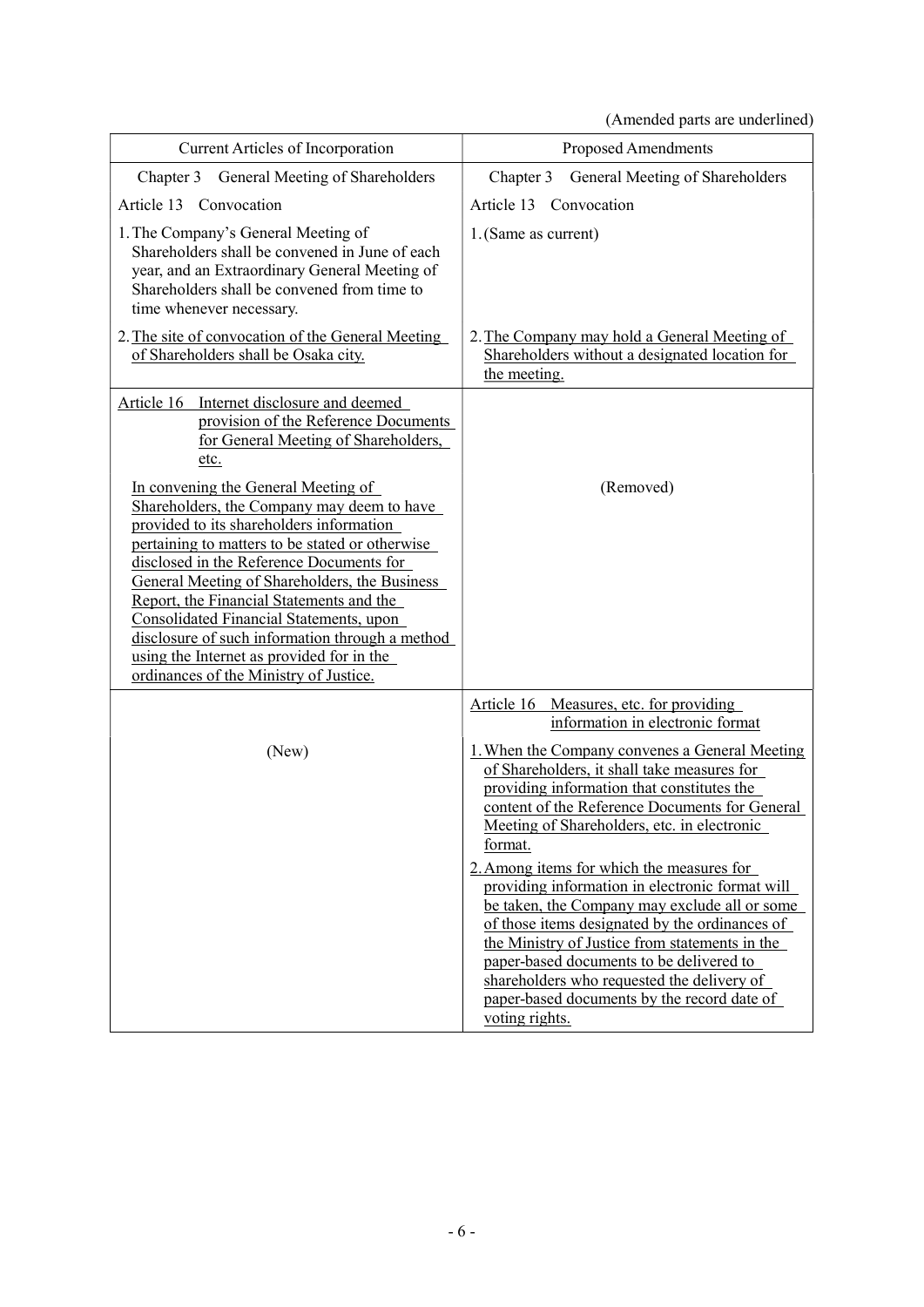| <b>Current Articles of Incorporation</b> | Proposed Amendments                                                                                                                                                                                                                                                         |
|------------------------------------------|-----------------------------------------------------------------------------------------------------------------------------------------------------------------------------------------------------------------------------------------------------------------------------|
| (New)                                    | (Supplementary Provisions)                                                                                                                                                                                                                                                  |
|                                          | Article 1 The amendment to Article 16 shall be<br>effective from September 1, 2022.                                                                                                                                                                                         |
|                                          | Article 2 Notwithstanding the provision of the<br>preceding Article, Article 16 of the pre-amended<br>Articles of Incorporation shall remain effective<br>regarding any General Meeting of Shareholders<br>held on a date within six months from September<br>1, 2022.      |
|                                          | Article 3 These Supplementary Provisions shall<br>be removed after the date when six months have<br>elapsed from September 1, 2022 or three months<br>have elapsed from the date of the General<br>Meeting of Shareholders in the preceding<br>Article, whichever is later. |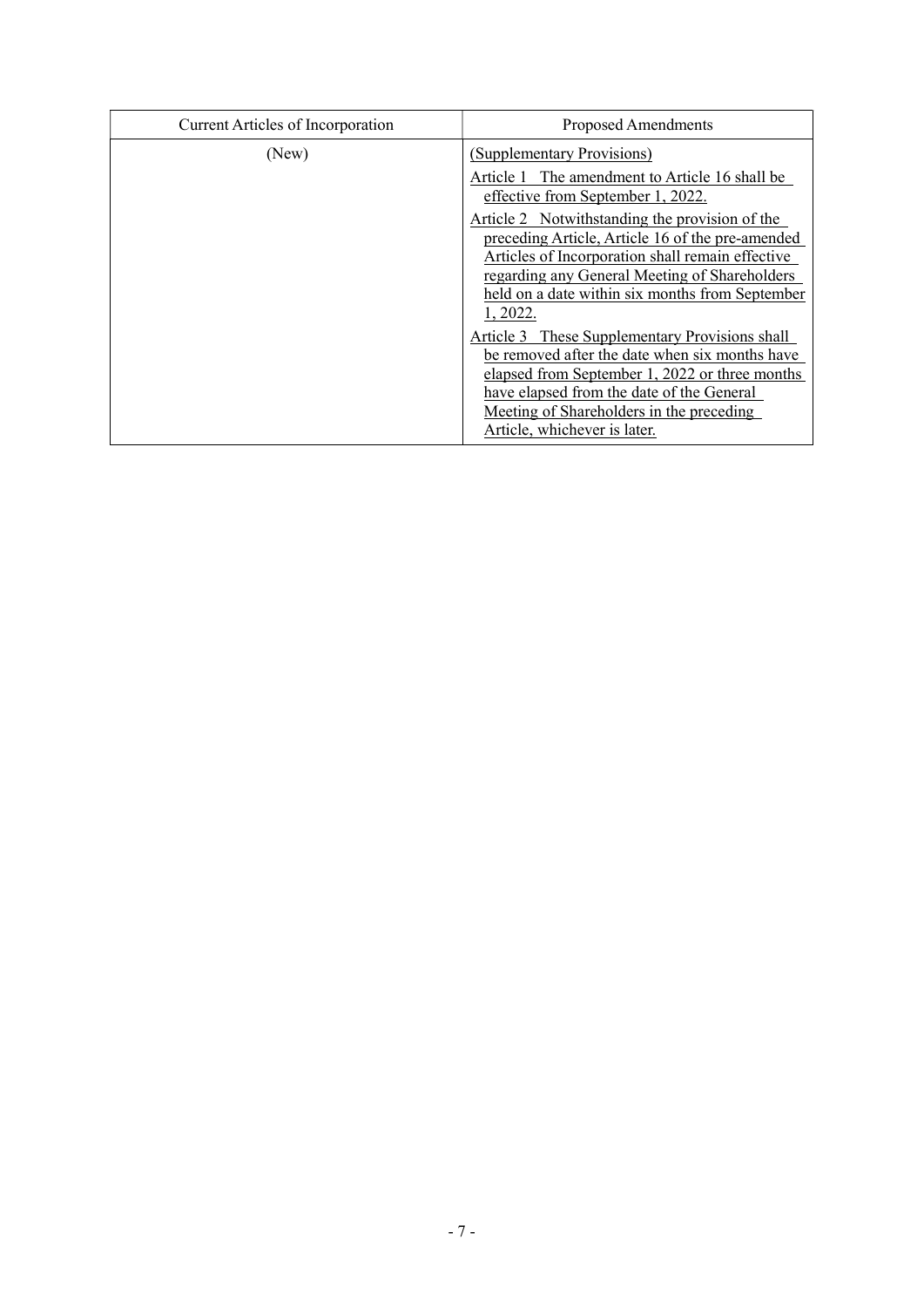### Proposal No. 3: Election of Nine (9) Directors Who Are Not Audit and Supervisory Committee Members

The term of office of all the nine (9) Directors who are not Audit and Supervisory Committee Members will expire at the conclusion of this General Meeting of Shareholders. Accordingly, the Company proposes to elect nine (9) Directors who are not Audit and Supervisory Committee Members.

The candidates for Directors who are not Audit and Supervisory Committee Members are discussed and reported to the Board by the Nomination & Remuneration Advisory Committee, in which Outside Directors constitute a majority, and are then discussed and decided by the Board.

The candidates for Directors who are not Audit and Supervisory Committee Members are as follows:

| Candi-<br>date<br>No. | Name               |                                       | Current position in the Company                                   |
|-----------------------|--------------------|---------------------------------------|-------------------------------------------------------------------|
| 1                     | Yoshifumi Kato     | Re-election                           | Representative Director & Chairman, CEO,<br>Chairman of the Board |
| $\overline{2}$        | Masahiro Ishimaru  | Re-election                           | Representative Director & President, COO                          |
| 3                     | Tatsuya Miura      | Re-election                           | Director (Executive Vice President)                               |
| 4                     | Toshihiko Inachi   | Re-election                           | Director (Senior Executive Officer)                               |
| 5                     | Masaya Ueno        | Re-election                           | Director (Senior Executive Officer)                               |
| 6                     | Yoshihiro Hirakawa | Re-election                           | Director (Managing Executive Officer)                             |
| 7                     | Yoshihisa Domoto   | Re-election                           | Director (Managing Executive Officer)                             |
| 8                     | Kazutoshi Murao    | Re-election<br>Outside<br>Independent | Director                                                          |
| 9                     | Shinya Hashizume   | Re-election<br>Outside<br>Independent | Director                                                          |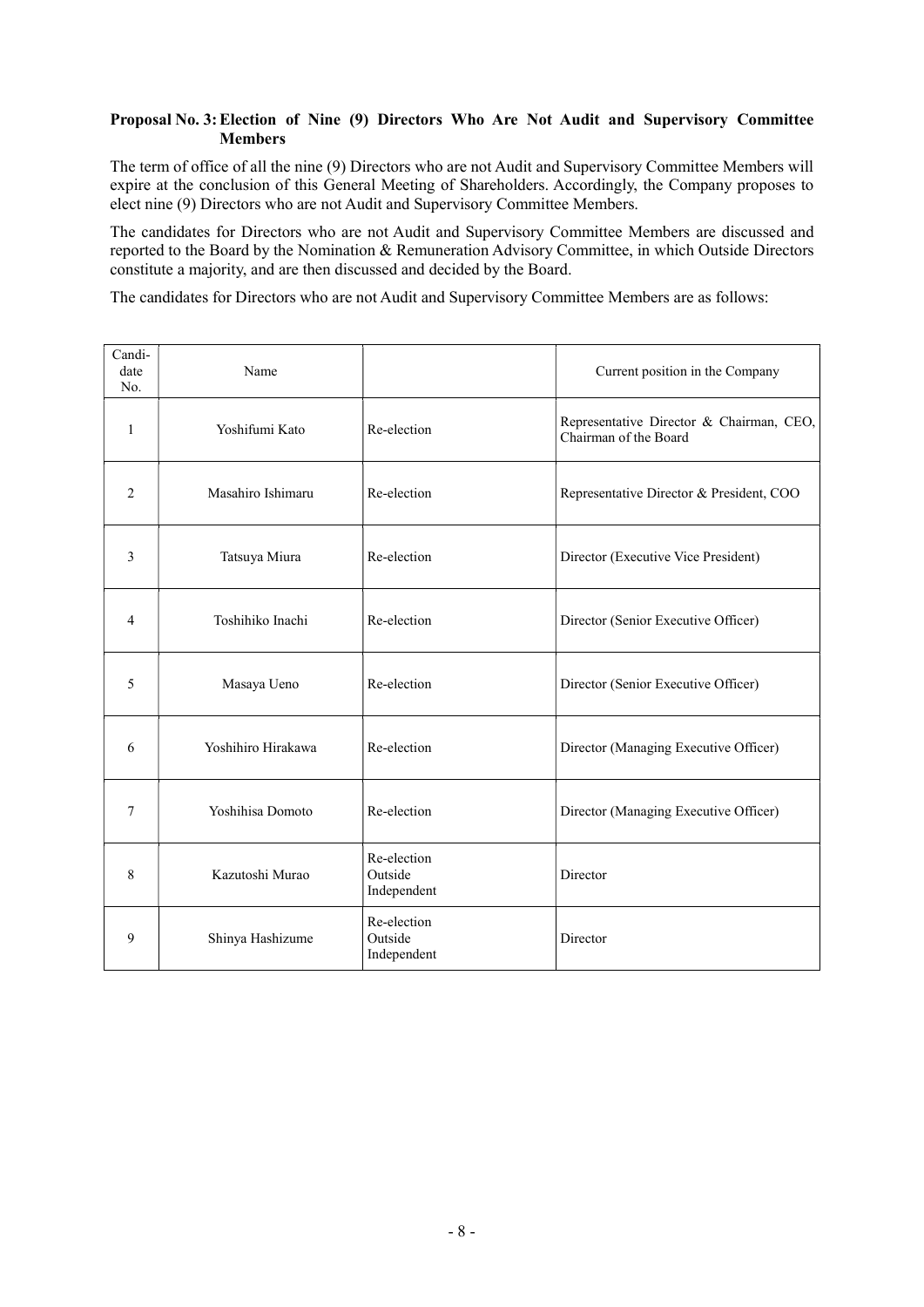| Candi-<br>date<br>No. | Name<br>(Date of birth)                             |                                                                                                                                                                                                                                                                                                                                                                                                                                                                                                                                                                                                                                                                                                                                                                                                                                                                                                                                                                                                                                                                                                                                                                                                                                          | Number of the<br>Company's<br>shares held | The Number of<br>Attendance at the<br>Board of<br>Directors<br>Meetings |
|-----------------------|-----------------------------------------------------|------------------------------------------------------------------------------------------------------------------------------------------------------------------------------------------------------------------------------------------------------------------------------------------------------------------------------------------------------------------------------------------------------------------------------------------------------------------------------------------------------------------------------------------------------------------------------------------------------------------------------------------------------------------------------------------------------------------------------------------------------------------------------------------------------------------------------------------------------------------------------------------------------------------------------------------------------------------------------------------------------------------------------------------------------------------------------------------------------------------------------------------------------------------------------------------------------------------------------------------|-------------------------------------------|-------------------------------------------------------------------------|
| 1                     | Yoshifumi Kato<br>(Nov. 25, 1951)<br>Re-election    | <b>O</b> Brief career summary and positions<br>Joined the Company<br>Apr. 1975<br>Jun. 2005<br>Director, the Company<br>Jun. 2007<br>Director & Managing Executive Officer, the Company<br>Jun. 2011<br>Representative Director & President, CEO & COO, the<br>Company<br>Jun. 2019<br>Representative Director & Chairman, CEO, Chairman<br>of the Board, the Company (current position)<br>• Responsibilities<br>• Important concurrent positions<br>Representative Director & Chairman, Keihan Electric Railway Co., Ltd.<br>Representative Director & Chairman, Keihan Tatemono Co., Ltd.<br>• Reason for nomination as a candidate for Director who is not an Audit<br>and Supervisory Committee Member<br>Elected as Representative Director & President, CEO & COO, in June<br>2011, Mr. Yoshifumi Kato currently serves as Representative Director &<br>Chairman, CEO, Chairman of the Board, as well as leading the entire<br>Group. Based on his abundant experience and track record we judge<br>that he is an appropriate candidate for Director who is not an Audit and<br>Supervisory Committee Member and we accordingly request that he be<br>reelected.                                                                  | 31,200 shares                             | 12 out of<br>12 times                                                   |
| 2                     | Masahiro Ishimaru<br>(Feb. 28, 1962)<br>Re-election | • Brief career summary and positions<br>Apr. 1985<br>Joined the Company<br>Jun. 2013<br>Executive Officer, the Company<br>Jun. 2017<br>Director & Managing Executive Officer, the Company<br>Jun. 2019<br>Representative Director & President, COO, the<br>Company (current position)<br>• Responsibilities<br>General Manager, Corporate Planning Office; General Manager,<br>Development Office around Hirakatashi Sta.; General Manager, Auditing<br>and Internal Control Office; In charge of Business Promotion Group<br>[Railway Line Area Redevelopment], Corporate Planning Office<br>• Important concurrent positions<br>Director, Keihan Electric Railway Co., Ltd.<br>Reason for nomination as a candidate for Director who is not an Audit<br>and Supervisory Committee Member<br>Elected as an Executive Officer in June 2013, Mr. Masahiro Ishimaru<br>currently serves as Representative Director & President, COO, as well as<br>working as General Manager of the Corporate Planning Office. Based on<br>his abundant experience and track record we judge that he is an<br>appropriate candidate for Director who is not an Audit and Supervisory<br>Committee Member and we accordingly request that he be reelected. | 11,410 shares                             | 12 out of<br>12 times                                                   |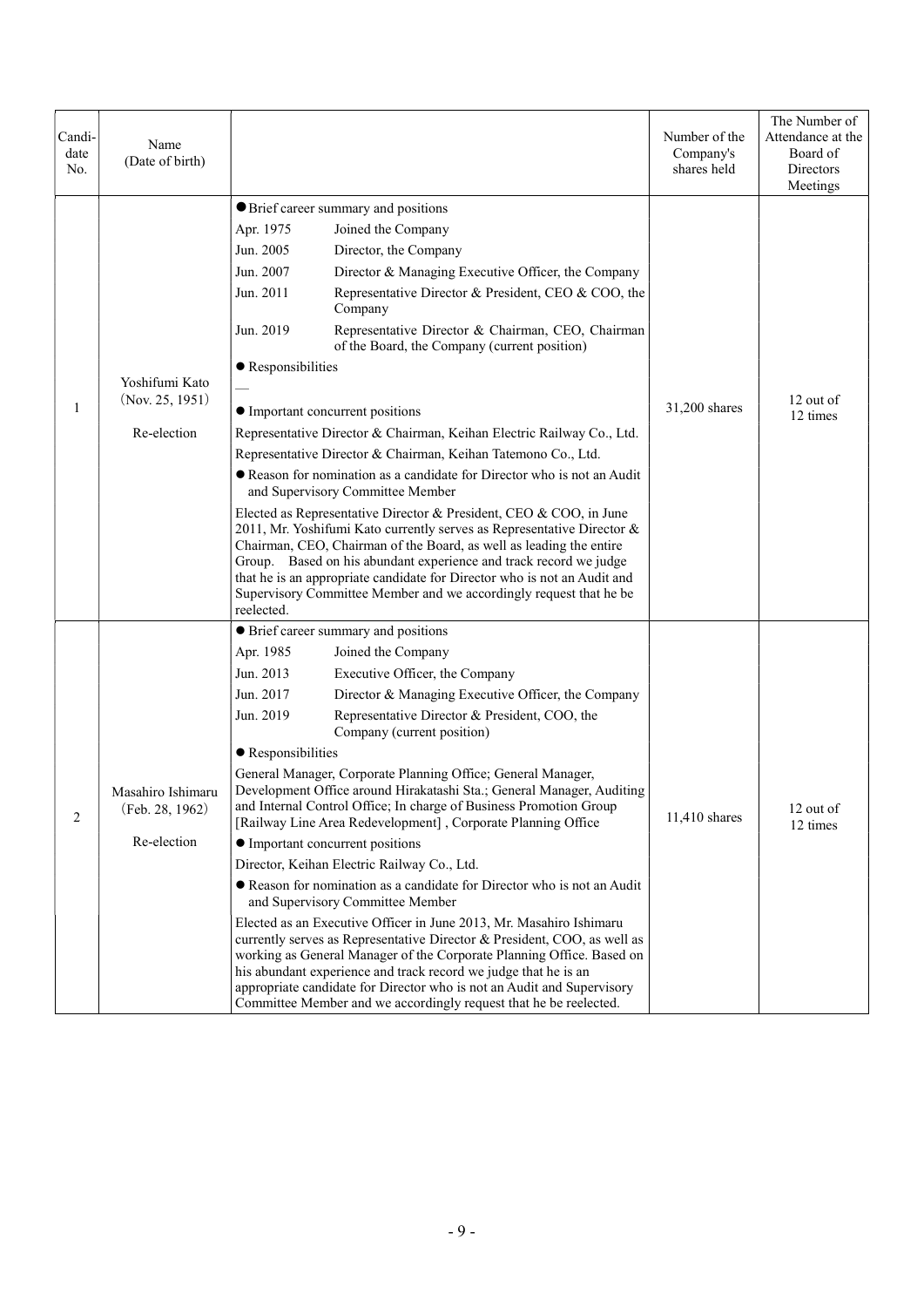| Candi-<br>date<br>No. | Name<br>(Date of birth)                               |                                                                                                                                                                                                                                                                                                                                                                                                                                                                                                                                                                                                                                                                                                                                                                                                                                                                                                                                                                                                                                                                                                                                                                                                                                                                                                                                                                                                                  | Number of the<br>Company's<br>shares held | The Number of<br>Attendance at the<br>Board of<br>Directors<br>Meetings |
|-----------------------|-------------------------------------------------------|------------------------------------------------------------------------------------------------------------------------------------------------------------------------------------------------------------------------------------------------------------------------------------------------------------------------------------------------------------------------------------------------------------------------------------------------------------------------------------------------------------------------------------------------------------------------------------------------------------------------------------------------------------------------------------------------------------------------------------------------------------------------------------------------------------------------------------------------------------------------------------------------------------------------------------------------------------------------------------------------------------------------------------------------------------------------------------------------------------------------------------------------------------------------------------------------------------------------------------------------------------------------------------------------------------------------------------------------------------------------------------------------------------------|-------------------------------------------|-------------------------------------------------------------------------|
| 3                     | Tatsuya Miura<br>(Mar. 11, 1957)<br>Re-election       | • Brief career summary and positions<br>Apr. 1980<br>Joined the Company<br>Jun. 2009<br>Executive Officer, the Company<br>Jun. 2013<br>Director & Managing Executive Officer, the Company<br>Director & Senior Executive Officer, the Company<br>Jun. 2017<br>Jun. 2021<br>Director & Executive Vice President, the Company<br>(current position)<br>• Responsibilities<br>General Manager, Group Management Office; Assistant General<br>Manager (In charge of Management Strategy Group [Corporate Social<br>Responsibility and BIOSTYLE]), Corporate Planning Office; In charge<br>of Accounting and Finance Division, Group Management Office<br>• Important concurrent positions<br>Director, Keihan Electric Railway Co., Ltd.<br>Representative Director & President, BIOSTYLE Co., Ltd.<br>Reason for nomination as a candidate for Director who is not an Audit<br>and Supervisory Committee Member<br>Elected as an Executive Officer in June 2009, Mr. Tatsuya Miura<br>currently serves as Director & Executive Vice President, and being<br>responsible for the operations related to BIOSTYLE, which the Group<br>has set as one of our priority measures. Based on his abundant<br>experience and track record we judge that he is an appropriate candidate<br>for Director who is not an Audit and Supervisory Committee Member<br>and we accordingly request that he be reelected.              | 13,800 shares                             | 12 out of<br>12 times                                                   |
| 4                     | Toshihiko Inachi<br>(Dec. $17, 1958$ )<br>Re-election | • Brief career summary and positions<br>Apr. 1982<br>Joined the Company<br>Jun. 2013<br>Executive Officer, the Company<br>Jun. 2017<br>Director & Managing Executive Officer, the Company<br>Jun. 2019<br>Director & Senior Executive Officer, the Company<br>(current position)<br>• Responsibilities<br>Assistant General Manager (Business Promotion Group [Co-creation of<br>Sightseeing Opportunities]), Corporate Planning Office; In charge of<br>Kyoto Area<br>[General Manager of Leisure and Service Business]<br>• Important concurrent positions<br>Representative Director & President, Keihan Hotels & Resorts Co., Ltd.<br>Representative Director & Chairman, Biwako Kisen Steamship Co., Ltd.<br>Representative Director & Chairman, Osaka Aqua Bus Co., Ltd.<br>• Reason for nomination as a candidate for Director who is not an Audit<br>and Supervisory Committee Member<br>Elected as an Executive Officer in June 2013, Mr. Toshihiko Inachi<br>currently serves as Director & Senior Executive Officer (General<br>Manager of Leisure and Service Business), as well as being responsible<br>for the Group's overall Leisure and Service Business operations. Based<br>on his abundant experience and track record we judge that he is an<br>appropriate candidate for Director who is not an Audit and Supervisory<br>Committee Member and we accordingly request that he be reelected. | 7,231 shares                              | 12 out of<br>12 times                                                   |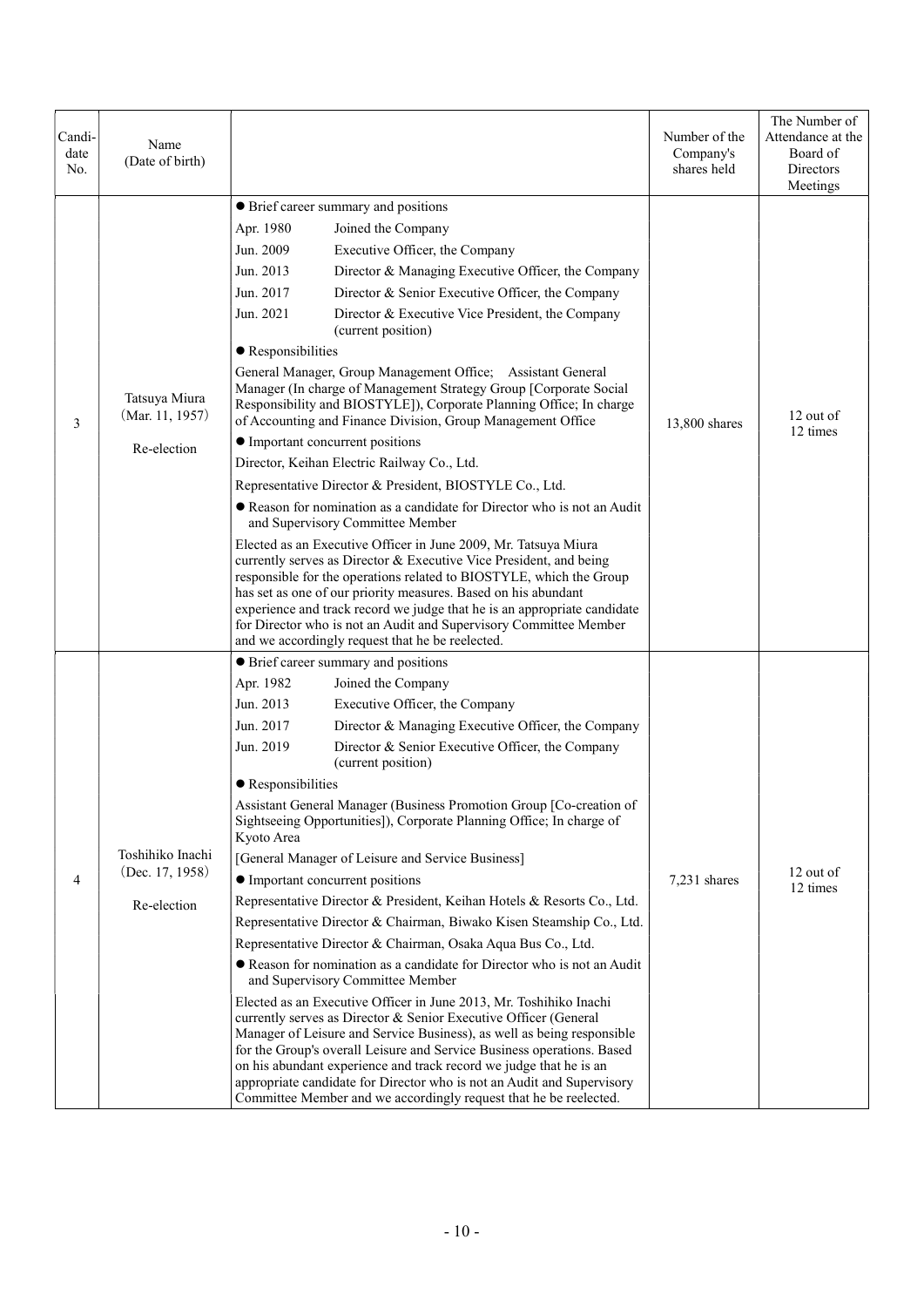| Candi-<br>date<br>No. | Name<br>(Date of birth)                              |                                                                                                                                                                                                                                                                                                                                                                                                                                                                                                                                                                                                                                                                                                                                                                                                                                                                                                                                                                                                                                                                                                                                                                                                                                                                                                                                                                                                                                                                                                                                  | Number of the<br>Company's<br>shares held | The Number of<br>Attendance at the<br>Board of<br>Directors<br>Meetings |
|-----------------------|------------------------------------------------------|----------------------------------------------------------------------------------------------------------------------------------------------------------------------------------------------------------------------------------------------------------------------------------------------------------------------------------------------------------------------------------------------------------------------------------------------------------------------------------------------------------------------------------------------------------------------------------------------------------------------------------------------------------------------------------------------------------------------------------------------------------------------------------------------------------------------------------------------------------------------------------------------------------------------------------------------------------------------------------------------------------------------------------------------------------------------------------------------------------------------------------------------------------------------------------------------------------------------------------------------------------------------------------------------------------------------------------------------------------------------------------------------------------------------------------------------------------------------------------------------------------------------------------|-------------------------------------------|-------------------------------------------------------------------------|
| 5                     | Masaya Ueno<br>(Jan. 13, 1960)<br>Re-election        | • Brief career summary and positions<br>Apr. 1982<br>Joined the Company<br>Jun. 2013<br>Executive Officer, the Company<br>Jun. 2017<br>Director & Managing Executive Officer, the Company<br>Jun. 2021<br>Director & Senior Executive Officer, the Company<br>(current position)<br>• Responsibilities<br>General Manager, Promotion Office of Development Project along<br>Railway Line Area; Assistant General Manager, Corporate Planning<br>Office; Assistant General Manager (In charge of Personnel Division),<br>Group Management Office; Assistant General Manager, Development<br>Office around Hirakatashi Sta.<br>[General Manager of Retail Distribution Business]<br>• Important concurrent positions<br>Director, Keihan Electric Railway Co., Ltd.<br>Representative Director & Chairman, KEHAN DEPARTMENT STORES<br>LTD.<br>Representative Director & President, Bio Market Co., Ltd.<br>Reason for nomination as a candidate for Director who is not an Audit<br>and Supervisory Committee Member<br>Elected as an Executive Officer in June 2013, Mr. Masaya Ueno currently<br>serves as Director & Senior Executive Officer (General Manager of Retail<br>Distribution Business), as well as being responsible for the Group's overall<br>Retail Distribution Business operations. Based on his abundant experience<br>and track record we judge that he is an appropriate candidate for Director<br>who is not an Audit and Supervisory Committee Member and we<br>accordingly request that he be reelected. | 8,600 shares                              | 12 out of<br>12 times                                                   |
| 6                     | Yoshihiro Hirakawa<br>(Dec. 16, 1961)<br>Re-election | • Brief career summary and positions<br>Apr. 1986<br>Joined the Company<br>Jun. 2015<br>Executive Officer, the Company<br>Jun. 2019<br>Senior Managing Director, Keihan Electric Railway<br>Co., Ltd.<br>Jun. 2021<br>Director & Managing Executive Officer, the Company<br>(current position)<br>• Responsibilities<br>Assistant General Manager, Corporate Planning Office<br>[General Manager of Transportation Business]<br>• Important concurrent positions<br>Representative Director & President, Keihan Electric Railway Co., Ltd.<br>• Reason for nomination as a candidate for Director who is not an Audit<br>and Supervisory Committee Member<br>Elected as an Executive Officer in June 2015, Mr. Yoshihiro Hirakawa<br>currently serves as Director & Managing Executive Officer (General<br>Manager of Transportation Business), as well as being responsible for the<br>Group's overall Transportation Business operations. Based on his<br>abundant experience and track record we judge that he is an appropriate<br>candidate for Director who is not an Audit and Supervisory Committee<br>Member and we accordingly request that he be reelected.                                                                                                                                                                                                                                                                                                                                                           | 4,200 shares                              | 10 out of<br>10 times<br>(After election of<br>June, 2021)              |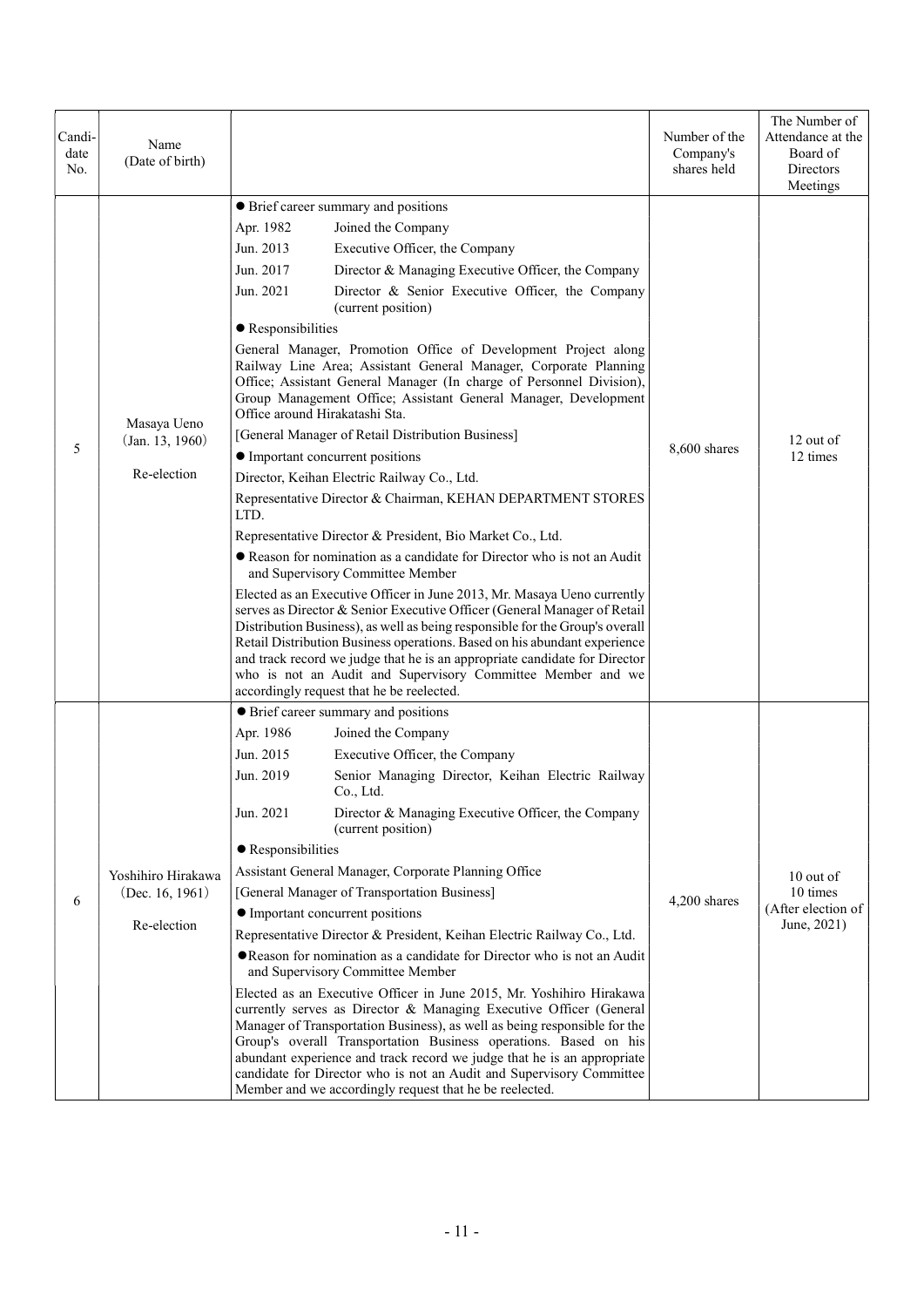| Candi<br>-date<br>No. | Name<br>(Date of birth)                                                     |                                                                                                                                                                                                                                                                                                                                                                                                                                                                                                                                                                                                                                                                                                                                                                                                                                                                                                                                                                                                                                                                                                                                                                                                                                                                                                                                                                                                                                                                   | Number of the<br>Company's<br>shares held | The Number of<br>Attendance at the<br>Board of<br>Directors<br>Meetings |
|-----------------------|-----------------------------------------------------------------------------|-------------------------------------------------------------------------------------------------------------------------------------------------------------------------------------------------------------------------------------------------------------------------------------------------------------------------------------------------------------------------------------------------------------------------------------------------------------------------------------------------------------------------------------------------------------------------------------------------------------------------------------------------------------------------------------------------------------------------------------------------------------------------------------------------------------------------------------------------------------------------------------------------------------------------------------------------------------------------------------------------------------------------------------------------------------------------------------------------------------------------------------------------------------------------------------------------------------------------------------------------------------------------------------------------------------------------------------------------------------------------------------------------------------------------------------------------------------------|-------------------------------------------|-------------------------------------------------------------------------|
| 7                     | Yoshihisa Domoto<br>(Jun. 1, 1965)<br>Re-election                           | • Brief career summary and positions<br>Apr. 1988<br>Joined the Company<br>Jun. 2017<br>Executive Officer, the Company<br>Jun. 2021<br>Director & Managing Executive Officer, the Company<br>(current position)<br>• Responsibilities<br>Assistant General Manager, Corporate Planning Office; Assistant<br>General Manager, Promotion Office of Development Project along<br>Railway Line Area [Kyobashi Project]<br>[General Manager of Real Estate Business]<br>• Important concurrent positions<br>Representative Director & President, KEIHAN DENTETSU<br>REALESTATE Co., Ltd.<br>Representative Director & President, Keihan Tatemono Co., Ltd.<br>Director & Chairman, ZERO CORPORATION Co., Ltd.<br>Reason for nomination as a candidate for Director who is not an Audit<br>and Supervisory Committee Member<br>Elected as an Executive Officer in June 2017, Mr. Yoshihisa Domoto<br>currently serves as an Director & Managing Executive Officer (General<br>Manager of Real Estate Business), as well as being responsible for the<br>Group's overall Real Estate Business operations. Based on his abundant<br>experience and track record we judge that he is an appropriate candidate<br>for Director who is not an Audit and Supervisory Committee Member<br>and we accordingly request that he be reelected.                                                                                                                                     | 3,893 shares                              | 10 out of<br>10 times<br>(After election of<br>June, 2021)              |
| 8                     | Kazutoshi Murao<br>(Oct. 21, 1952)<br>Re-election<br>Outside<br>Independent | • Brief career summary and positions<br>Apr. 1976<br>Joined the Nippon Telegraph and Telephone Public<br>Corporation<br>Jun. 2009<br>Senior Executive Vice President, NIPPON TELEGRAPH<br>AND TELEPHONE WEST CORPORATION<br>Jun. 2012<br>President, NIPPON TELEGRAPH AND TELEPHONE<br><b>WEST CORPORATION</b><br>Senior Executive Adviser, NIPPON TELEGRAPH AND<br>Jun. 2018<br>TELEPHONE WEST CORPORATION<br>(current position)<br>Jun. 2019<br>Director, the Company (current position)<br>• Responsibilities<br>• Important concurrent positions<br>Senior Executive Adviser, NIPPON TELEGRAPH AND TELEPHONE<br><b>WEST CORPORATION</b><br>Outside Director, OSAKA GAS CO., LTD.<br>• Reason for nomination as a candidate for Outside Director who is not<br>an Audit and Supervisory Committee Member and outline of expected<br>roles<br>The Company requests the shareholders to reelect Mr. Kazutoshi Murao<br>as Outside Director who is not an Audit and Supervisory Committee<br>Member in the judgment of the Company that he will be able to utilize his<br>abundant experience and excellent insight as a manager in the supervision<br>of the management and the performance of duties of the Company, and<br>making statements actively at the Board and the Nomination &<br>Remuneration Advisory Committee, from an independent position as<br>Outside Director. After election, he is expected to continue fulfilling<br>abovementioned roles. | $\theta$                                  | 11 out of<br>12 times                                                   |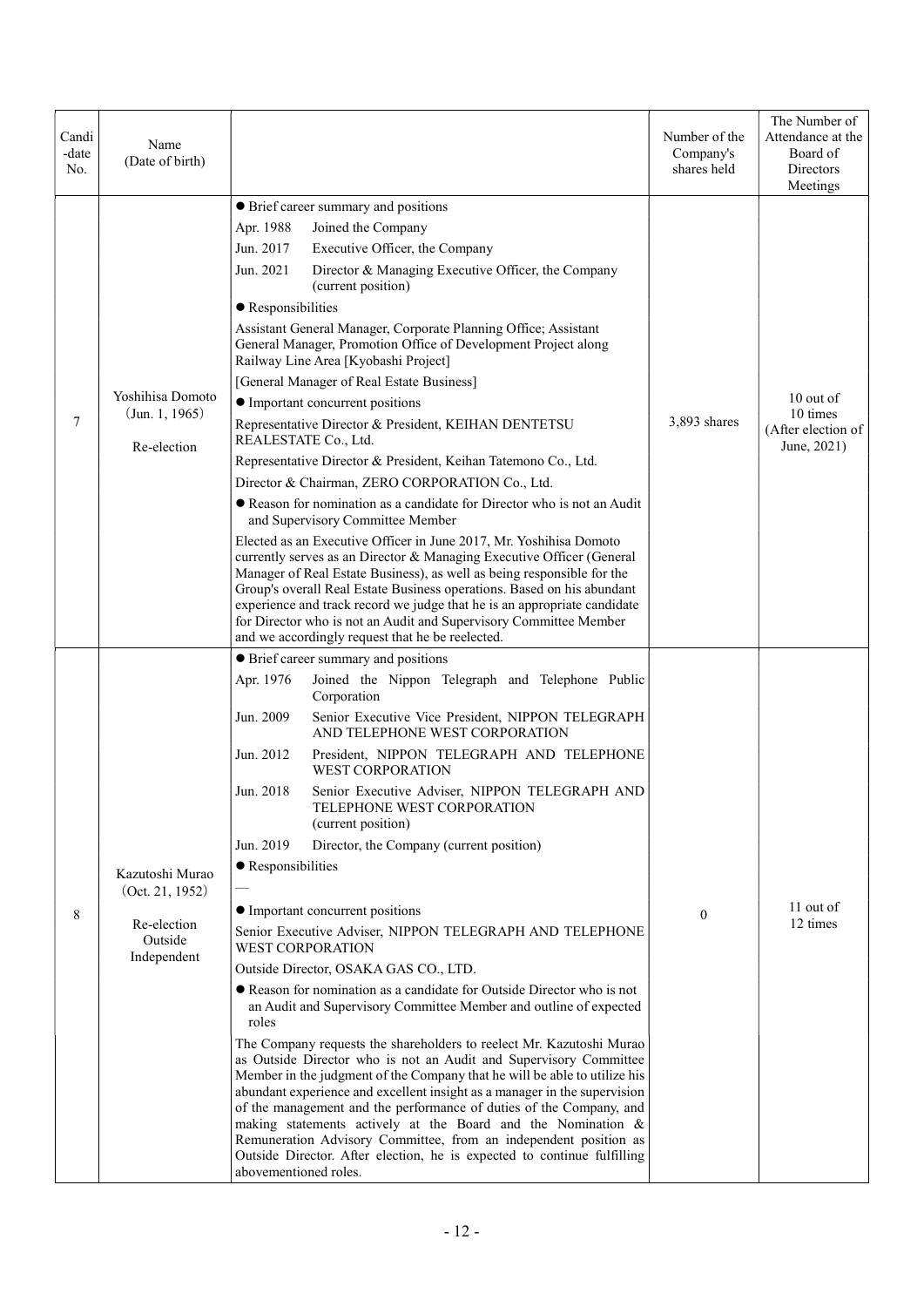| Candi<br>-date<br>No. | Name<br>(Date of birth)               |                    |                                                                                                                                                                                                                                                                                                                                                                                                                                                                                                                                                                                                                                                                                                                        | Number of the<br>Company's<br>shares held                                                                                                                                                                                                                                                                                | The Number of<br>Attendance at the<br>Board of<br>Directors<br>Meetings |  |
|-----------------------|---------------------------------------|--------------------|------------------------------------------------------------------------------------------------------------------------------------------------------------------------------------------------------------------------------------------------------------------------------------------------------------------------------------------------------------------------------------------------------------------------------------------------------------------------------------------------------------------------------------------------------------------------------------------------------------------------------------------------------------------------------------------------------------------------|--------------------------------------------------------------------------------------------------------------------------------------------------------------------------------------------------------------------------------------------------------------------------------------------------------------------------|-------------------------------------------------------------------------|--|
|                       |                                       |                    | • Brief career summary and positions                                                                                                                                                                                                                                                                                                                                                                                                                                                                                                                                                                                                                                                                                   |                                                                                                                                                                                                                                                                                                                          |                                                                         |  |
|                       |                                       | Apr. 2006          | Professor, Graduate School of Literature and Human<br>Sciences, Osaka City University and Osaka City University<br>Urban Research Plaza                                                                                                                                                                                                                                                                                                                                                                                                                                                                                                                                                                                |                                                                                                                                                                                                                                                                                                                          |                                                                         |  |
|                       |                                       | Apr. 2008          | Distinguished Professor, The Industry - Academia -<br>Government Collaboration Organization, Osaka Prefecture<br>University; Director, Research Institute for Tourism<br>Industry                                                                                                                                                                                                                                                                                                                                                                                                                                                                                                                                      |                                                                                                                                                                                                                                                                                                                          |                                                                         |  |
|                       |                                       | Apr. 2017          | Distinguished Professor, Organization for Research<br>Promotion, Osaka Prefecture University; Director, Research<br>Institute for Tourism Industry of Research Center for the 21st<br>Century; Professor, Graduate School of Economics, Osaka<br>Prefecture University                                                                                                                                                                                                                                                                                                                                                                                                                                                 |                                                                                                                                                                                                                                                                                                                          |                                                                         |  |
|                       |                                       | Jun. 2019          | Director, the Company (current position)                                                                                                                                                                                                                                                                                                                                                                                                                                                                                                                                                                                                                                                                               |                                                                                                                                                                                                                                                                                                                          |                                                                         |  |
|                       | Shinya Hashizume                      | Apr. 2021          | Distinguished Professor, Organization for Research<br>Promotion, Osaka Metropolitan University; Director,<br>Research Institute for Tourism Industry; Professor, Faculty<br>of Sustainable System Sciences, Osaka Metropolitan<br>University (current position)                                                                                                                                                                                                                                                                                                                                                                                                                                                        |                                                                                                                                                                                                                                                                                                                          |                                                                         |  |
|                       | (Dec. 6, 1960)                        | • Responsibilities |                                                                                                                                                                                                                                                                                                                                                                                                                                                                                                                                                                                                                                                                                                                        |                                                                                                                                                                                                                                                                                                                          | 12 out of                                                               |  |
| 9                     | Re-election<br>Outside<br>Independent |                    |                                                                                                                                                                                                                                                                                                                                                                                                                                                                                                                                                                                                                                                                                                                        | $\boldsymbol{0}$                                                                                                                                                                                                                                                                                                         | 12 times                                                                |  |
|                       |                                       |                    | • Important concurrent positions                                                                                                                                                                                                                                                                                                                                                                                                                                                                                                                                                                                                                                                                                       |                                                                                                                                                                                                                                                                                                                          |                                                                         |  |
|                       |                                       |                    | Distinguished Professor, Organization for Research Promotion, Osaka<br>Metropolitan University; Director, Research Institute for Tourism<br>Industry; Professor, Faculty of Sustainable System Sciences, Osaka<br>Metropolitan University                                                                                                                                                                                                                                                                                                                                                                                                                                                                              |                                                                                                                                                                                                                                                                                                                          |                                                                         |  |
|                       |                                       |                    |                                                                                                                                                                                                                                                                                                                                                                                                                                                                                                                                                                                                                                                                                                                        | • Reason for nomination as a candidate for Outside Director who is not<br>an Audit and Supervisory Committee Member, reasons for judging<br>Mr. Shinya Hashizume capable of appropriately fulfilling duties as<br>Outside Director who is not an Audit and Supervisory Committee<br>Member and outline of expected roles |                                                                         |  |
|                       |                                       |                    | Based on his abundant experience as an expert in urban planning and<br>urban cultural studies and his superior knowledge, we judge that he will<br>perform his duties as Outside Director appropriately, and in order to<br>make use of that experience and knowledge in the supervision of the<br>management and the performance of duties of the Company, and making<br>statements actively at the Bord and the Nomination & Remuneration<br>Advisory Committee, from an independent position as Outside Director,<br>we request that he be reelected as an outside director who is not an Audit<br>and Supervisory Committee Member. After election, he is expected to<br>continue fulfilling abovementioned roles. |                                                                                                                                                                                                                                                                                                                          |                                                                         |  |

(Notes) 1. The Company has concluded a directors and officers liability insurance agreement provided for in Article 430-3, paragraph 1 of the Companies Act with an insurance company. In the event of a claim for damages due to the actions taken in their business, the said insurance agreement shall compensate for damages the insureds incur. If the election of directors who are not Audit and Supervisory Committee Member is approved and resolved, they will be included in the insured of the insurance contract. The insurance contract is scheduled to be renewed.

2. Special interests between the Company and the candidates for Directors who are not Audit and Supervisory Committee Members

Mr. Toshihiko Inachi is the Representative Director of Biwako Kisen Steamship Co., Ltd with which the Company engages in transactions such as land and building lease arrangements and monetary loans and so on.

3. Messrs. Kazutoshi Murao and Shinya Hashizume are candidates for Outside Directors.

- 4. In accordance with the rules of the Tokyo Stock Exchange, the Company has registered the names of Directors Kazutoshi Murao and Shinya Hashizume as Independent Board Members.
- 5. Matters concerning candidates for Outside Directors
	- (1) Number of years in office since first appointment as Outside Director of the Company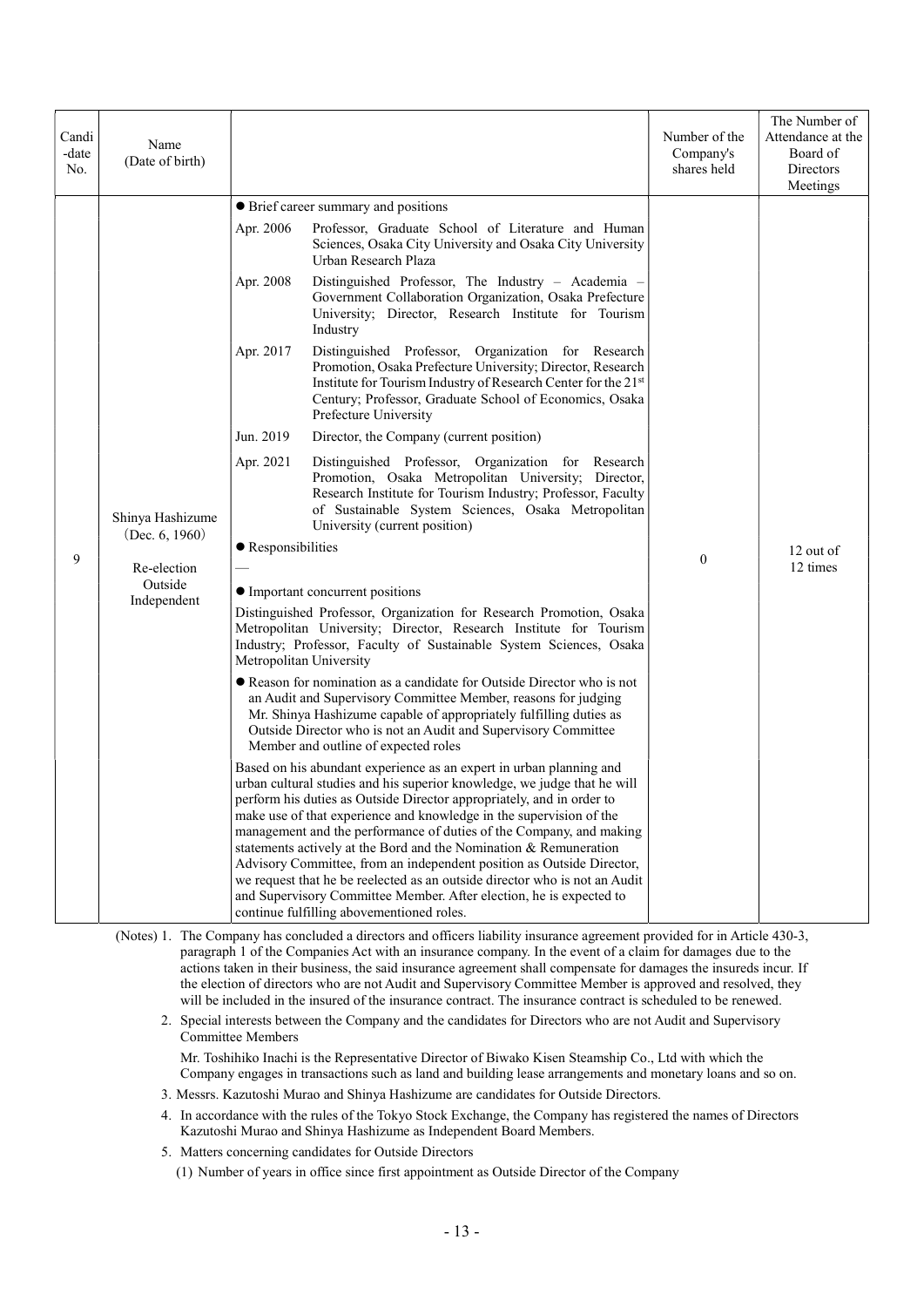At the conclusion of this General Meeting of Shareholders, Mr. Kazutoshi Murao and Mr. Shinya Hashizume will have held the post of Outside Director for three (3) year each.

(2) Liability limitation agreement with the candidate for Outside Director

The Company has concluded an agreement with Mr. Kazutoshi Murao and Mr. Shinya Hashizume to the effect that the liability of them provided for in Article 423, paragraph 1 of the Companies Act shall be limited to 10 million yen or the minimum amount stipulated by laws or regulations, whichever is higher, in the event they act in good faith without gross negligence. If the election of each person is approved and resolved, the Company is expected to renew the liability limitation agreement with them upon their appointment at this General Meeting of Shareholders.

6. Mr. Shinya Hashizume is expected to take a position as Outside Director who is not an Audit and Supervisory Committee Member with approval from Osaka Metropolitan University under the provisions of its rules by the date of this General Meeting of Shareholders.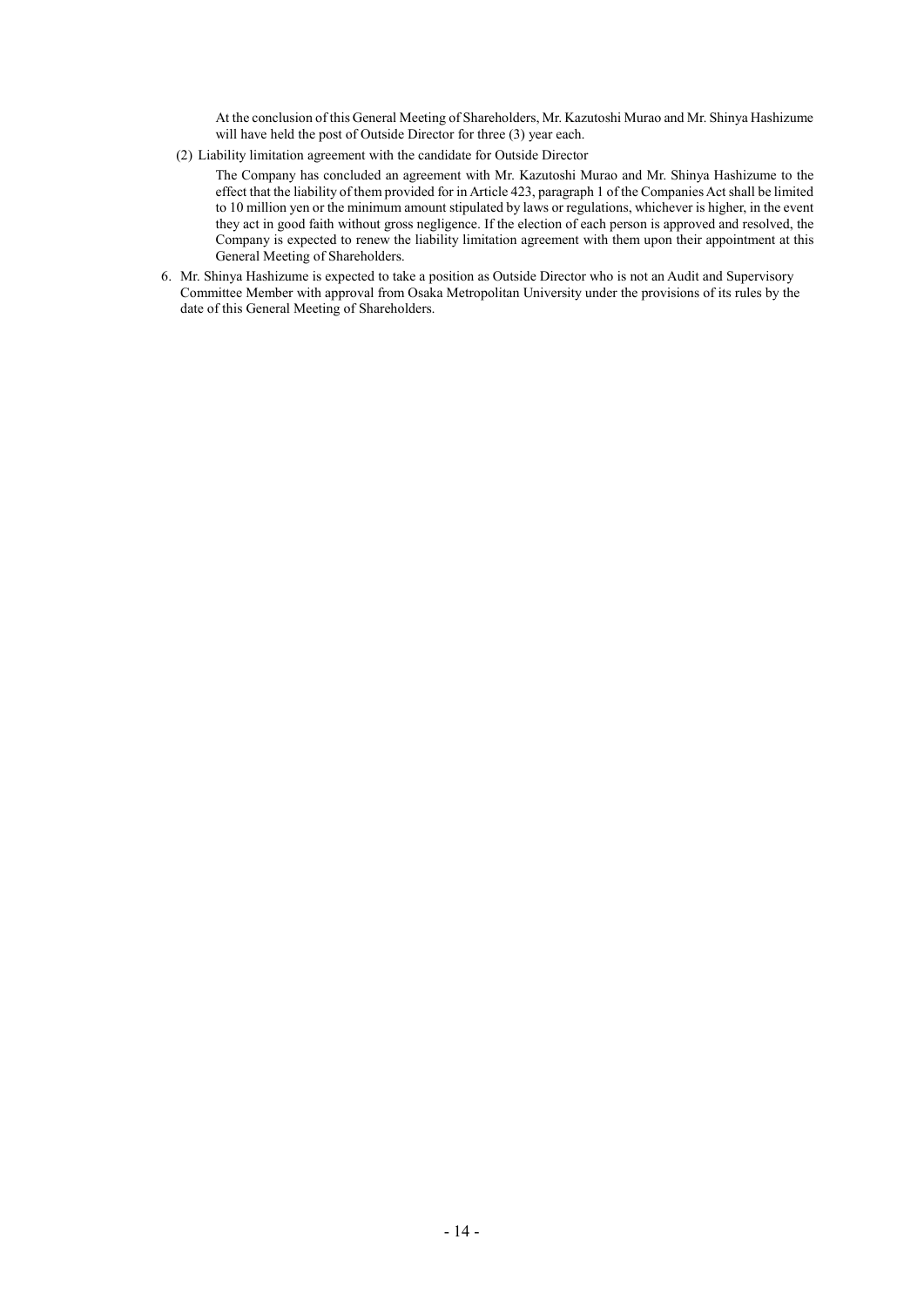## (Reference)

If this proposal is approved as proposed, the composition of the Board of Directors and the Skills matrix of each Director will be follows.

| Name                                                      |                            | Corporate<br>management | Transportation | Real estate<br>/ $Urban$<br>development | Retail<br>distribution | Leisure<br>and Service<br>/ Tourism | <b>BIOSTYLE</b> | Finance<br>and<br>Accounting | Personnel<br>and<br>Labor<br>relations | Legal<br>affairs<br>and Risk<br>management |
|-----------------------------------------------------------|----------------------------|-------------------------|----------------|-----------------------------------------|------------------------|-------------------------------------|-----------------|------------------------------|----------------------------------------|--------------------------------------------|
| Director                                                  |                            |                         |                |                                         |                        |                                     |                 |                              |                                        |                                            |
| Yoshifumi<br>Kato                                         |                            |                         | œ              |                                         |                        |                                     |                 |                              |                                        | ٠                                          |
| Masahiro<br>Ishimaru                                      |                            |                         |                |                                         |                        |                                     |                 |                              |                                        |                                            |
| Tatsuya<br>Miura                                          |                            |                         |                |                                         |                        |                                     |                 |                              |                                        |                                            |
| Toshihiko<br>Inachi                                       |                            |                         |                |                                         |                        |                                     |                 |                              |                                        |                                            |
| Masaya<br>Ueno                                            |                            |                         |                |                                         |                        |                                     |                 |                              |                                        |                                            |
| Yoshihiro<br>Hirakawa                                     |                            |                         |                |                                         |                        |                                     |                 |                              |                                        |                                            |
| Yoshihisa<br>Domoto                                       |                            |                         |                | $\bullet$                               |                        |                                     |                 |                              |                                        |                                            |
| Kazutoshi<br>Murao                                        | Outside<br>Indepen<br>dent |                         |                |                                         |                        |                                     |                 |                              |                                        |                                            |
| Shinya<br>Hashizume                                       | Outside<br>Indepen<br>dent |                         |                |                                         |                        |                                     |                 |                              |                                        |                                            |
| Director who is an Audit and Supervisory Committee Member |                            |                         |                |                                         |                        |                                     |                 |                              |                                        |                                            |
| Tetsuo<br>Nagahama                                        |                            |                         |                |                                         |                        |                                     |                 |                              |                                        |                                            |
| Hisashi<br>Umezaki                                        | Outside<br>Indepen<br>dent |                         |                |                                         |                        |                                     |                 |                              |                                        |                                            |
| Nobuyuki<br>Tahara                                        | Outside<br>Indepen<br>dent |                         |                |                                         |                        |                                     |                 | $\bullet$                    |                                        |                                            |
| Koichi<br>Kusao                                           | Outside<br>Indepen<br>dent |                         |                |                                         |                        |                                     |                 |                              |                                        | $\bullet$                                  |
| Kanako<br>Hamasaki                                        | Outside<br>Indepen<br>dent |                         |                |                                         |                        |                                     |                 |                              |                                        |                                            |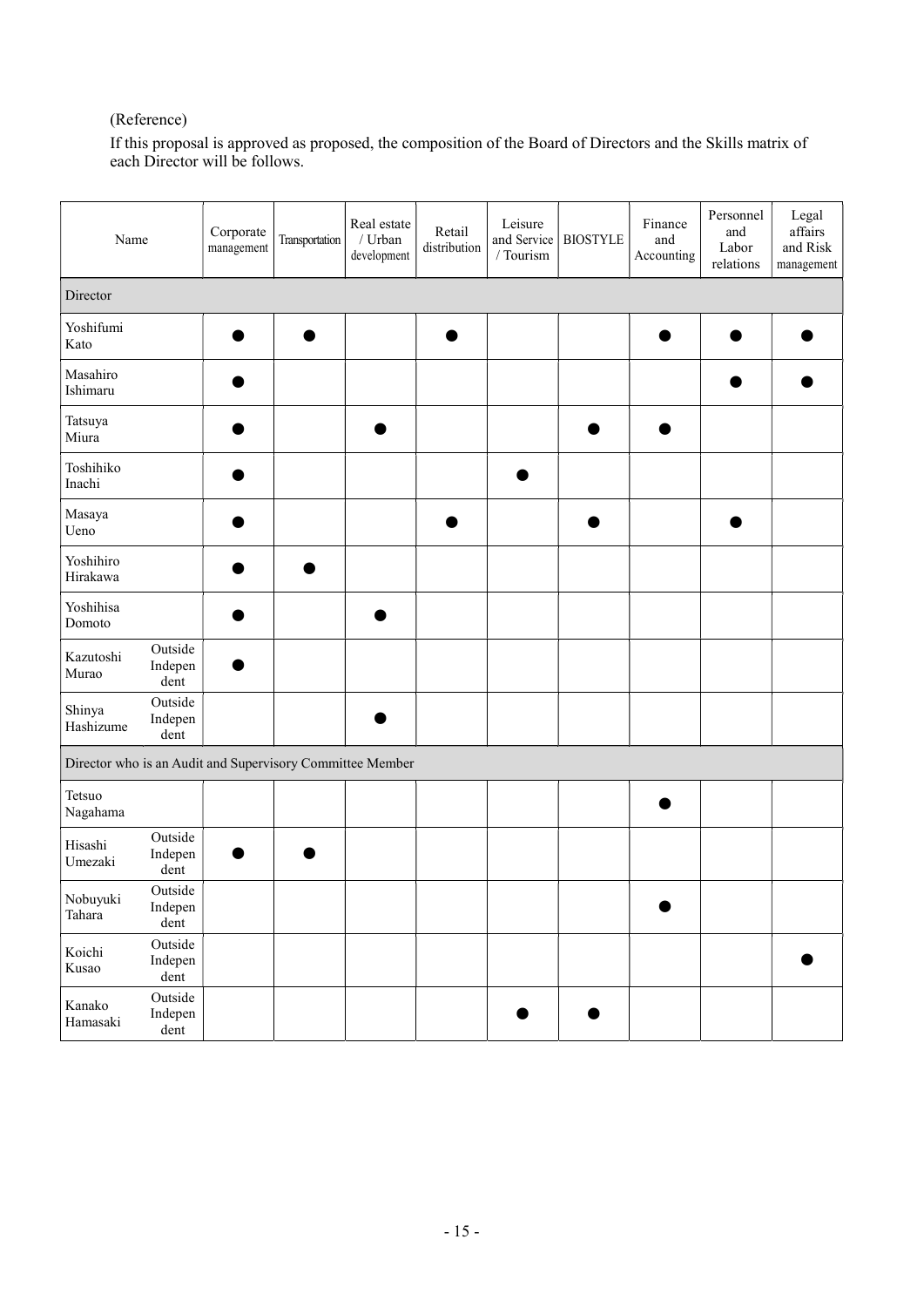#### Proposal No. 4: Determination of Remuneration, etc. to Grant Restricted Shares to Directors Who Are Not Audit and Supervisory Committee Members (Excluding Outside Directors)

At the 95th Ordinary General Meeting of Shareholders held on June 20, 2017, it was approved, respectively, that the amount of remuneration, etc. for Directors who are not Audit and Supervisory Committee Members of the Company is to be limited to 400 million yen per annum (of which, the amount for Outside Directors is to be limited to 40 million yen per annum) and that within the annual limit, share options (shinkabu yoyakuken) are to be allotted as share-based-remuneration-type stock options to Directors who are not Audit and Supervisory Committee Members (excluding Outside Directors).

Now, the Company seeks to revise the executive remuneration system and replace the current share-basedremuneration-type stock options with a new payment to Directors who are not Audit and Supervisory Committee Members of the Company (excluding Outside Directors; hereinafter referred to as the "Eligible Directors") of remuneration for granting restricted shares, separate from the amount of remuneration, etc. approved at the General Meeting of Shareholders mentioned above. The purpose of this is to provide an incentive for the Eligible Directors to sustainably improve the Company's corporate value even further and to promote their shared value with shareholders.

Furthermore, provided that this proposal is approved, the outstanding share-based-remuneration-type stock options, excluding those that have already been allotted, are to be abolished, and no new share options are to be issued as share-based-remuneration-type stock options.

In accordance with this proposal, remuneration to be paid to Eligible Directors to grant restricted shares is to be in the form of monetary claims, the total amount of which shall be limited to 100 million yen per annum. Furthermore, the specific timing and allocation of payment to the Eligible Directors are to be decided by the Board of Directors, having received a report from the Nomination & Remuneration Advisory Committee. However, for Outside Directors, remuneration for granting restricted shares is not to be paid.

In addition, the number of Directors who are not Audit and Supervisory Committee Members is currently nine (9) (of which two (2) are Outside Directors), and if Proposal No. 3 "Election of Nine (9) Directors Who Are Not Audit and Supervisory Committee Members" is approved as proposed, the number of Directors who are not Audit and Supervisory Committee Members will be nine (9) (of which two (2) will be Outside Directors).

Furthermore, the Eligible Directors are to pay in all of the monetary claims to be provided under this proposal as property contributed in kind, in accordance with the Board of Directors' resolution and receive common shares of the Company that shall be issued or disposed of by the Company. The total number of common shares of the Company to be issued or disposed of in this way is to be limited to 20,000 shares per annum (however, on or after the day on which this proposal is approved, if the common shares of the Company are subject to a stock split (including allotment of shares without contribution) or a reverse stock split, or some other case makes it necessary to adjust the total number of the Company's common shares to be issued or disposed of as restricted shares, then the total number of shares is to be adjusted within reason).

The amount to be paid in per share is to be decided by the Board of Directors based on the closing price of the Company's common shares on the Tokyo Stock Exchange on the business day immediately preceding the day of each Board of Directors' resolution (if there is no closing price on such date, the closing price of the closest preceding trading day) within the extent that the amount will not be particularly advantageous to Eligible Directors who subscribe the Company's common shares. Furthermore, the issuance or disposal of the Company's common shares and the paying in of the monetary claims as property contributed in kind are to be conditional upon the conclusion of a restricted share allotment agreement between the Company and the Eligible Directors that includes the following content (hereinafter referred to as the "Allotment Agreement").

[Overview of the Content of the Allotment Agreement]

#### (1) Restriction Period

The Eligible Directors may not transfer nor pledge as collateral, nor dispose of in any other way (hereinafter referred to as the "Transfer Restriction") the Company's common shares that are allotted to them under the Allotment Agreement (hereinafter the "Allotted Shares") during the period from the day on which shares are